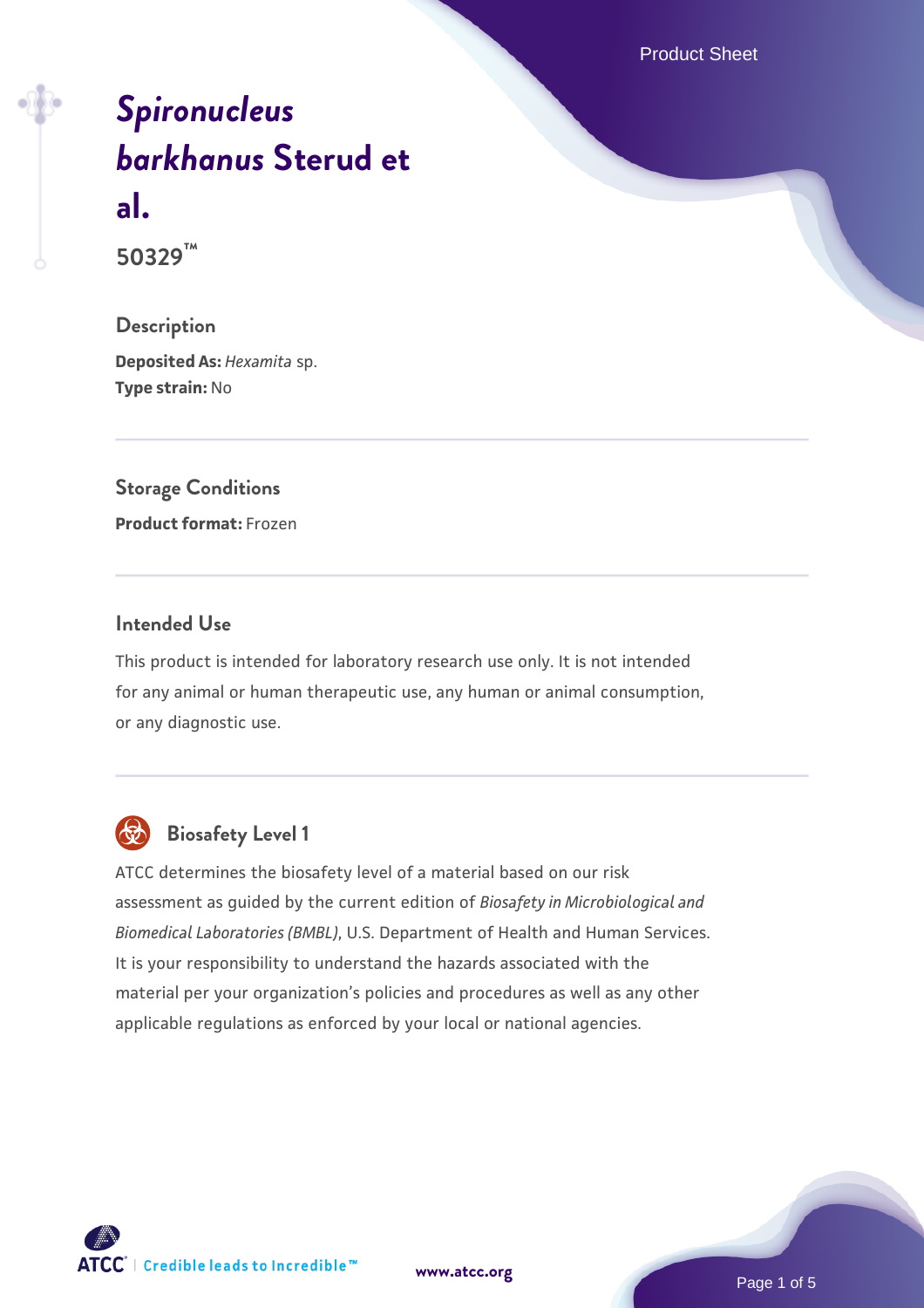ATCC highly recommends that appropriate personal protective equipment is always used when handling vials. For cultures that require storage in liquid nitrogen, it is important to note that some vials may leak when submersed in liquid nitrogen and will slowly fill with liquid nitrogen. Upon thawing, the conversion of the liquid nitrogen back to its gas phase may result in the vial exploding or blowing off its cap with dangerous force creating flying debris. Unless necessary, ATCC recommends that these cultures be stored in the vapor phase of liquid nitrogen rather than submersed in liquid nitrogen.

# **Certificate of Analysis**

For batch-specific test results, refer to the applicable certificate of analysis that can be found at www.atcc.org.

# **Growth Conditions**

**Host:** Cultivated in vivo in chinook salmon **Atmosphere:** Anaerobic **Culture system:** Axenic

# **Handling Procedures**

Cultivated in vivo in chinook salmon, maintained at water temperatures no higher than 18C. Upon arrival thaw the ampule and aseptically inoculate the entire contents of the vial into a single fingerling salmon.

**Material Citation**

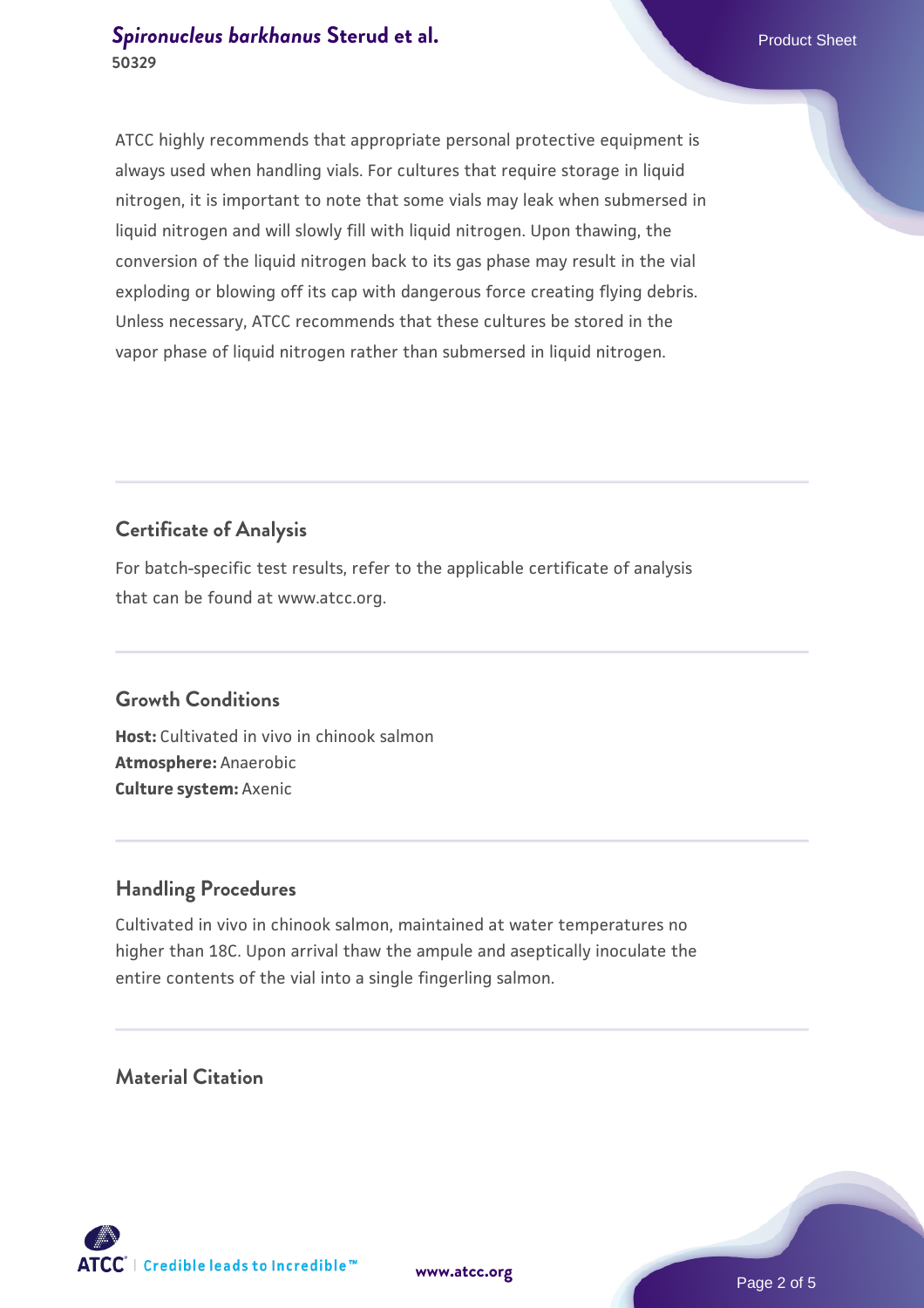If use of this material results in a scientific publication, please cite the material in the following manner: *Spironucleus barkhanus* Sterud et al. (ATCC 50329)

#### **References**

References and other information relating to this material are available at www.atcc.org.

#### **Warranty**

The product is provided 'AS IS' and the viability of ATCC<sup>®</sup> products is warranted for 30 days from the date of shipment, provided that the customer has stored and handled the product according to the information included on the product information sheet, website, and Certificate of Analysis. For living cultures, ATCC lists the media formulation and reagents that have been found to be effective for the product. While other unspecified media and reagents may also produce satisfactory results, a change in the ATCC and/or depositor-recommended protocols may affect the recovery, growth, and/or function of the product. If an alternative medium formulation or reagent is used, the ATCC warranty for viability is no longer valid. Except as expressly set forth herein, no other warranties of any kind are provided, express or implied, including, but not limited to, any implied warranties of merchantability, fitness for a particular purpose, manufacture according to cGMP standards, typicality, safety, accuracy, and/or noninfringement.

## **Disclaimers**

This product is intended for laboratory research use only. It is not intended





Page 3 of 5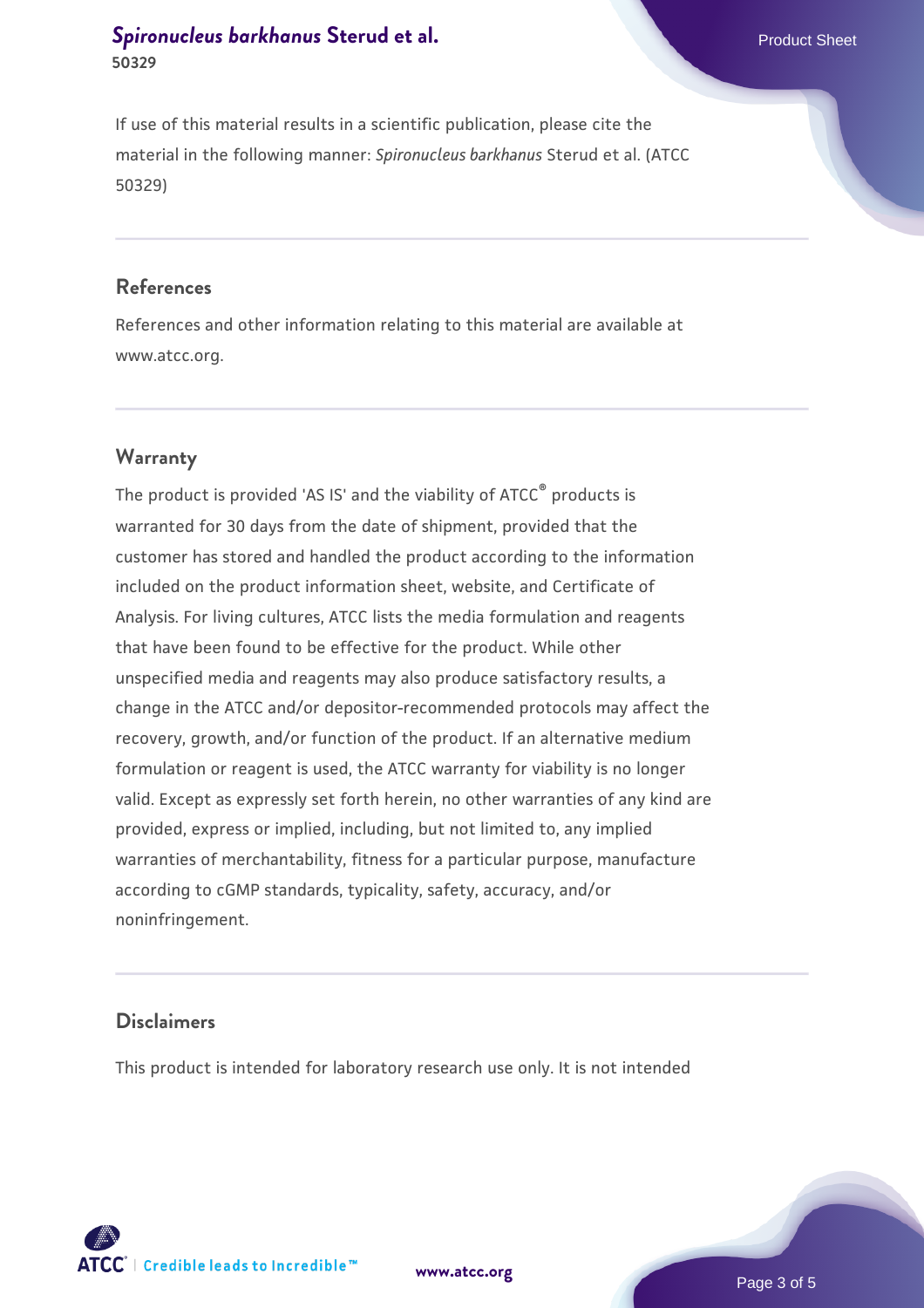for any animal or human therapeutic use, any human or animal consumption, or any diagnostic use. Any proposed commercial use is prohibited without a license from ATCC.

While ATCC uses reasonable efforts to include accurate and up-to-date information on this product sheet, ATCC makes no warranties or representations as to its accuracy. Citations from scientific literature and patents are provided for informational purposes only. ATCC does not warrant that such information has been confirmed to be accurate or complete and the customer bears the sole responsibility of confirming the accuracy and completeness of any such information.

This product is sent on the condition that the customer is responsible for and assumes all risk and responsibility in connection with the receipt, handling, storage, disposal, and use of the ATCC product including without limitation taking all appropriate safety and handling precautions to minimize health or environmental risk. As a condition of receiving the material, the customer agrees that any activity undertaken with the ATCC product and any progeny or modifications will be conducted in compliance with all applicable laws, regulations, and guidelines. This product is provided 'AS IS' with no representations or warranties whatsoever except as expressly set forth herein and in no event shall ATCC, its parents, subsidiaries, directors, officers, agents, employees, assigns, successors, and affiliates be liable for indirect, special, incidental, or consequential damages of any kind in connection with or arising out of the customer's use of the product. While reasonable effort is made to ensure authenticity and reliability of materials on deposit, ATCC is not liable for damages arising from the misidentification or misrepresentation of such materials.

Please see the material transfer agreement (MTA) for further details regarding the use of this product. The MTA is available at www.atcc.org.

#### **Copyright and Trademark Information**

© ATCC 2021. All rights reserved. ATCC is a registered trademark of the American Type Culture Collection.